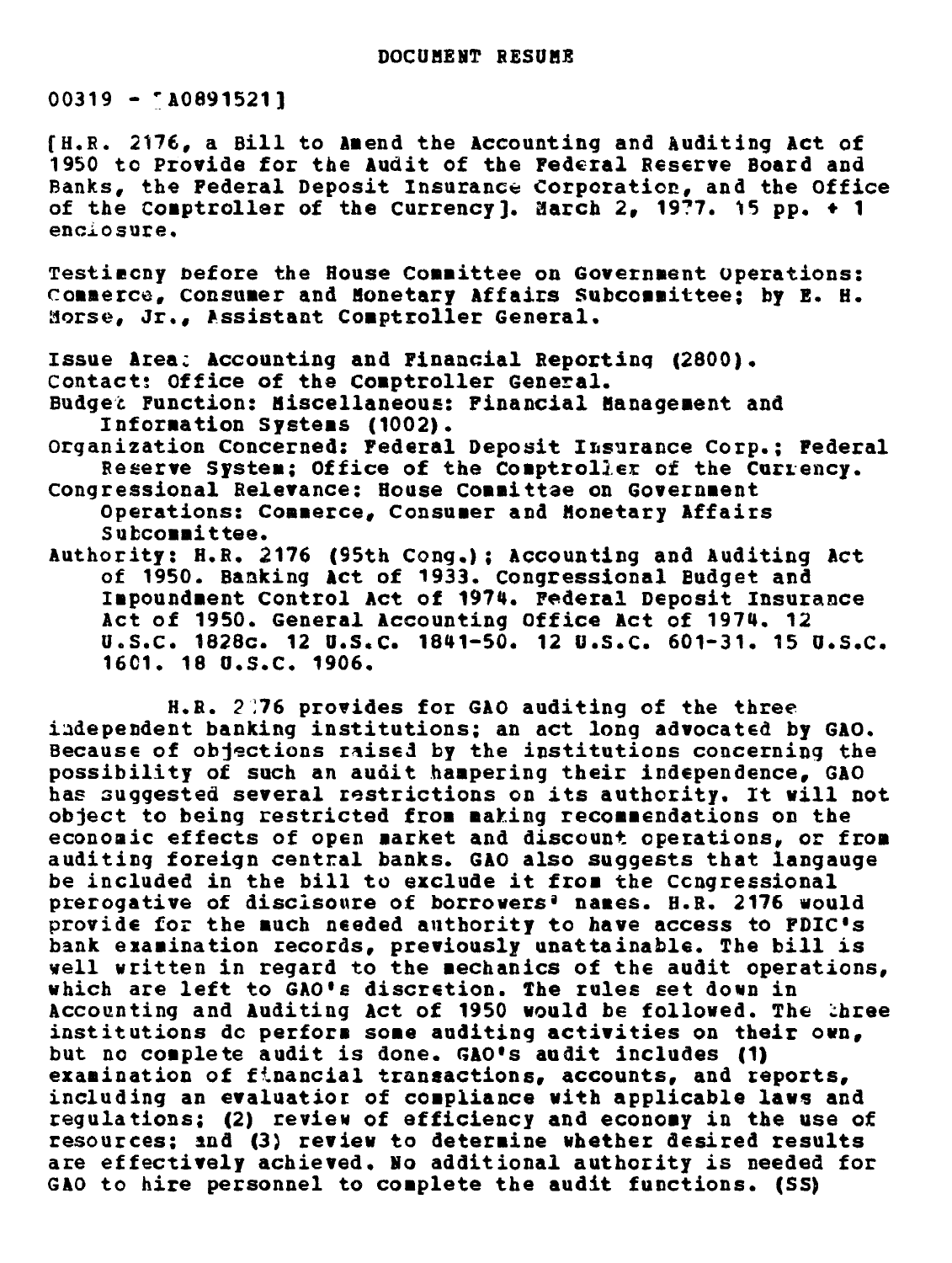$\sigma$ 

FOR RELEASE ON DELIVERY Expected at 10:00 a.m. EST Wednesday, March 2, 1977

## STATEMENT OF ELLSWORTH H. MORSE, JP. ASSISTANT COMPTROLLER GENERAL OF THE UNITED STATES BEFORE THE COMMERCE, CONSUMER, AND MONETARY AFFAIRS SUBCOMMITTEE OF THE COMMITTEE ON GOVERNMENT OPERATIONS HOUSE OF REPRESENTATIVES

on

H.R. 2176, A Bill to amend the Accounting and Auditing Act of 1950 to provide for the audit, by the Comptroller General, of the Federal Reserve Board, the Federal Reserve banks and their branches and check clearing, wire transfer, and security facilities, the Federal Deposit Insurance Corporation, and the Office of the Comptroller of the Currency.

We appear here today at your invitation to present our views on H.R. 2176 which authorizes and directs the Comptroller General to audit the Federal Reserve Board, the Federal Reserve banks, branches and facilities, the Federal Deposit Insurance Corporation, and the Office of the Comptroller of the Currency.

The bill provides authority to make comprehensive audits of the operations of the three named bank supervisory agencies. Two restrictions are provided: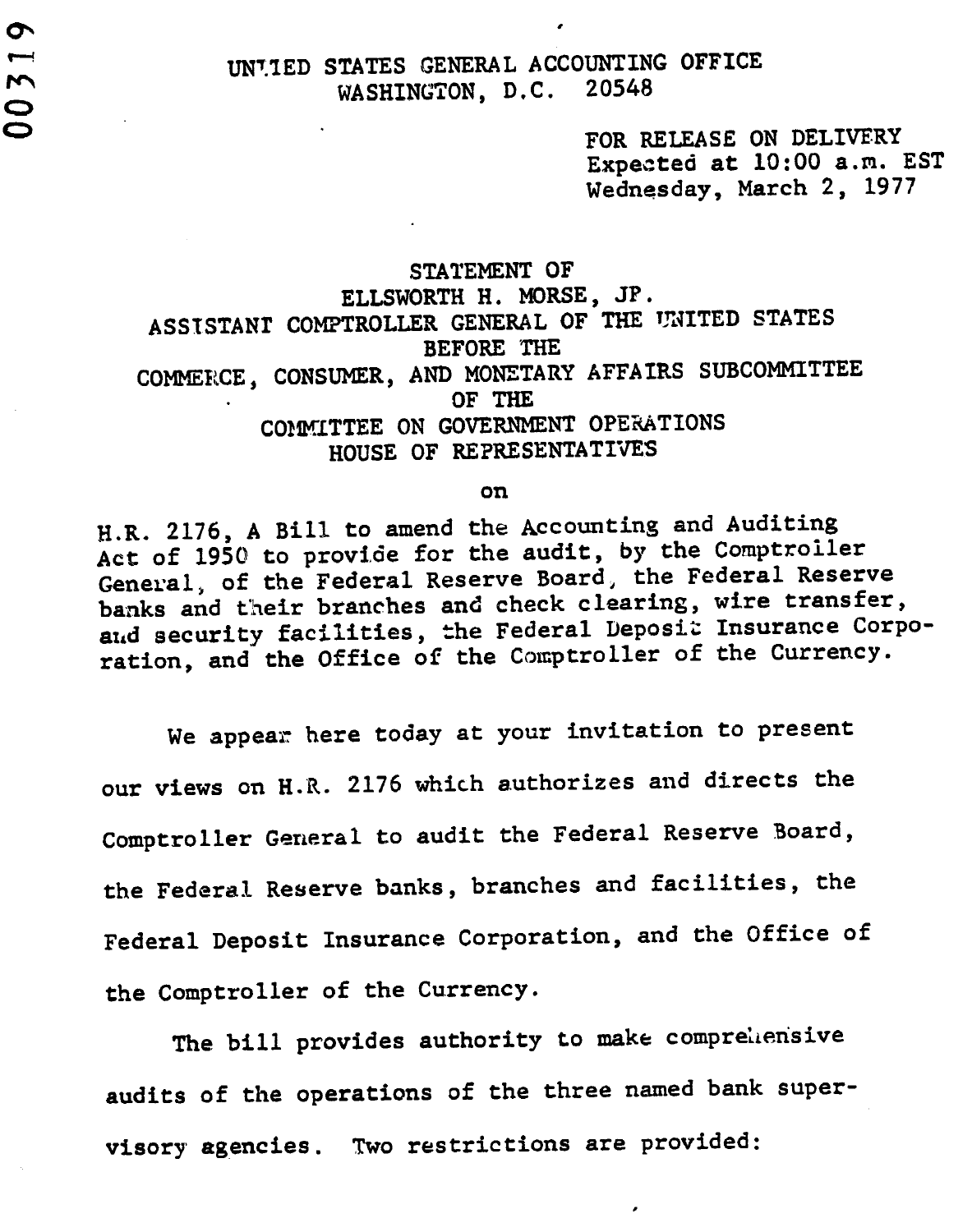- 1. The audits will not include transactions conducted on behalf of foreign central banks.
- 2. The audits will not include monetary policy deliberations and open market transactions conducted to promote maximum employment, production and purchasing power.

These three agencies carry out important functions in our system of government and regulation and we share the view that our Office, as an arm of the Congress, should be empowered by law to audit their operations.

As you know, the General Accounting Office recently completed a very comprehensive study of Federal supervision of State and national banks and our report on it was submitted by the Comptroller General to the Congress on January 31, 1977.

In transmitting the report, the Comptroller General stated that

"In the past we have supported proposals before the Congress to give this Office continuing legislative authority to review the operations of the bank regulatory agencies and report to the Congress. With such authority, we could be more helpful to the Congress in carrying out its legislative and oversight responsibilities for bank insurance and regulation. In view of the very important part that the three agencies play in the Nation's system of money and credit, we feel that the Congress should provide for GAO audits of the agencies."

 $\Delta \phi = 0.5$ 

**2 -**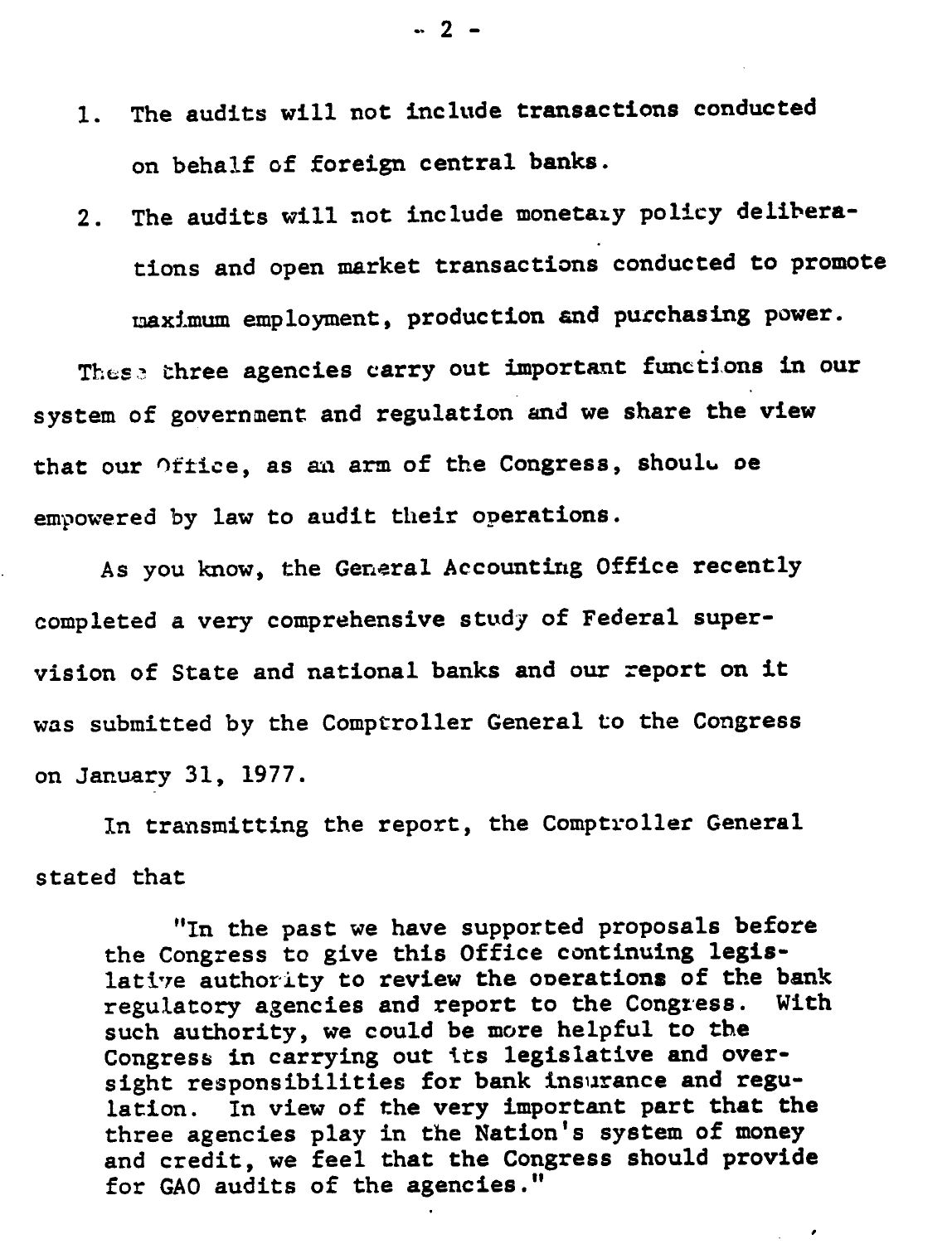H.R. 2176 provides such authority. However, we do have several suggestions to offer which in our opinion would strengthen the bill.

### Federal Reserve System

Until 1933, our Office audited the expenditure vouchers of the Federal Reserve Board but not of the Federal Reserve banks. This very limited auditing had to be discontinued with the enactment of the Banking Act of 1933 which declared that the Board's funds were not to be construed as Government funds or appropriated moneys. Since that time, with one minor exception, we have not had audit authority with respect to the operations of the Federal Reserve System. The exception is the responsibility assigned by the act of May 20, 1966, to audit the cancellation and destruction of United States currency unfit for circulation.

H.R. 2176 provides that our auditing would not include open market transactions conducted by the Federal Reserve System. We strongly suggest that this restriction be modified.

The open market transactions are the largest category of financial transactions carried out by the System. During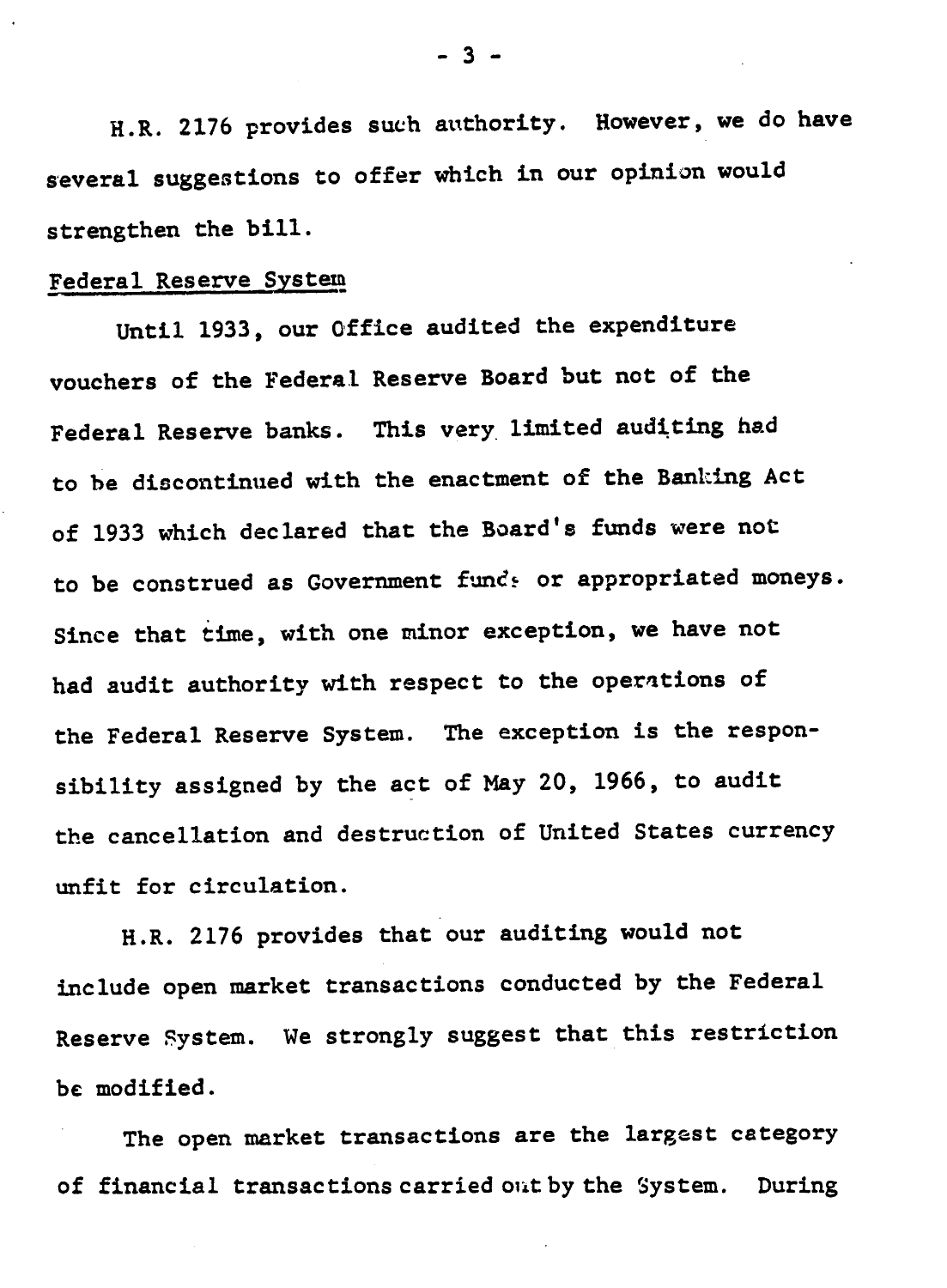the calendar year 1976, for example, outright purchases of U.S. Government securities and Federal agency obligations totalled over \$20 billion. At December 31, 1976, the Federal Resenve banks had "n hand over \$100 billion in such securities--an increase during the year 1976 of nearly \$10 billion. These securities represented about 80 percent of the combined assets of the twelve Federal Reserve banks.

In addition to the large volume of transactions in Government securities, the Federal Reserve System also has very sizable purchases and sales of foreign currencies. These transactions are also carried out through the System Open Market Account under authorizations and directives of the Federal Open Market Committee. For calendar year 1976, for example, foreign currency purchases amounted to about \$900 million. At the end of the year, the System held \$170 million equivalent in such currencies.

We do not see how we can satisfactorily audit the Federal Reserve System without authority to examine the largest single category of financial transactions and assets that it has.

It is our understanding that the restriction in the bill that we would not audit monetary policy deliberations and open market transactions grows out of concern that our

-4 ..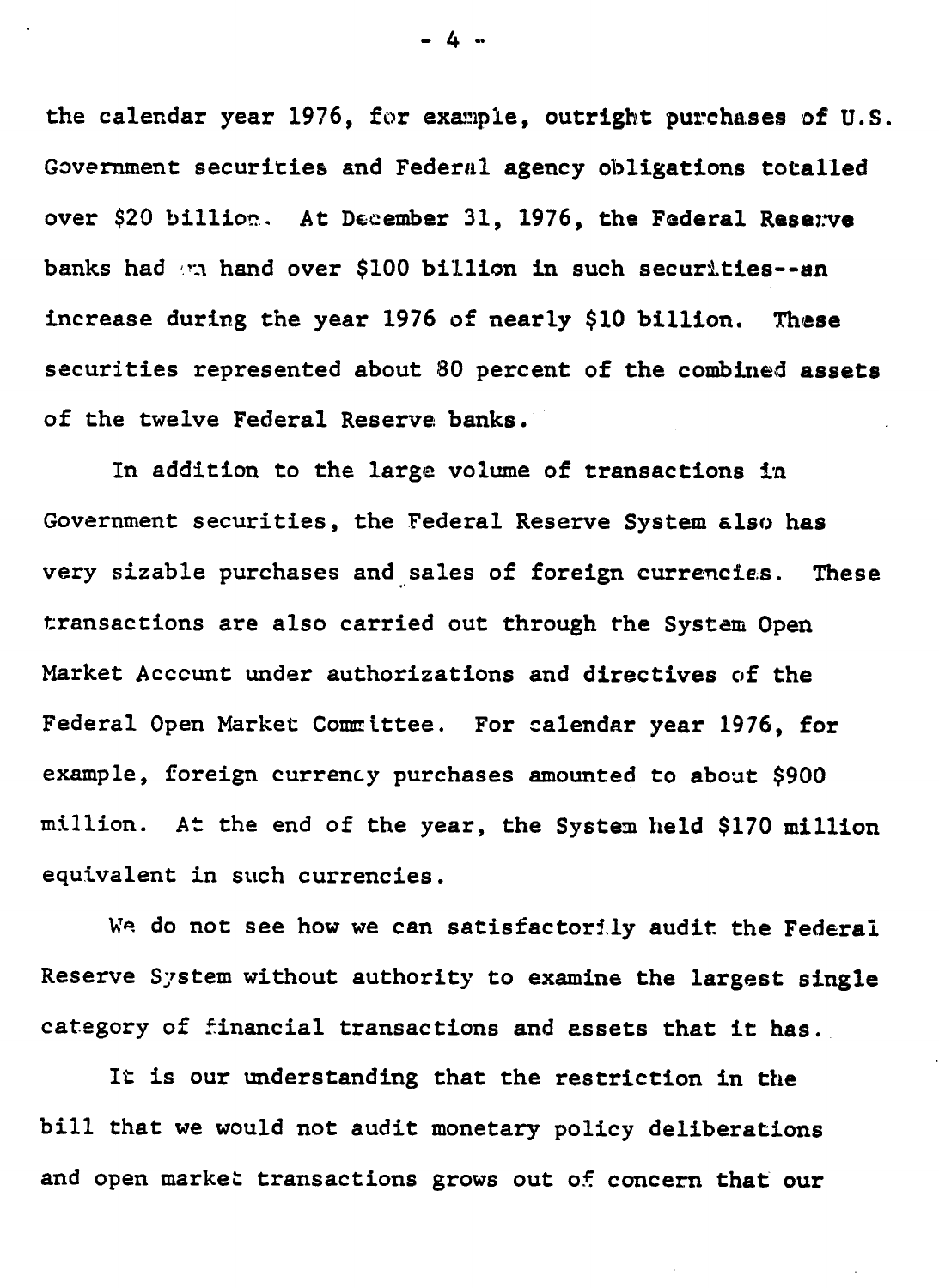auditing would somehow undermine the independence of the Federal Reserve System with respect to its monetary and credit operations and damage the Nation's monetary policymaking system. Needless to say, as we have testified on previous occasions, we do not concur in this view.

Should the Congress wish to restrict our auditing to take into account this concern, one restriction that could be written into the law--and the Comptroller General has gone on record on this before--would be to specifically provide that our audit reports to the Congress or its committees shall not contain conclusions or recommendations with respect to the economic effects (as opposed to the efficiency and economy) of open market and discount operations. We would have no objection to a restriction of this kind and we would be glad to work with the committee to draft appropriate language to cover it.

We also understand that there is concern about our auditing transactions conducted by Federal Reserve banks on behalf of foreign central banks because of their sensitivity from an international standpoint. We have no objection to the restriction on auditing these transactions as proposed in the bill, if the Congress wishes to prescribe one.

**- 5 -**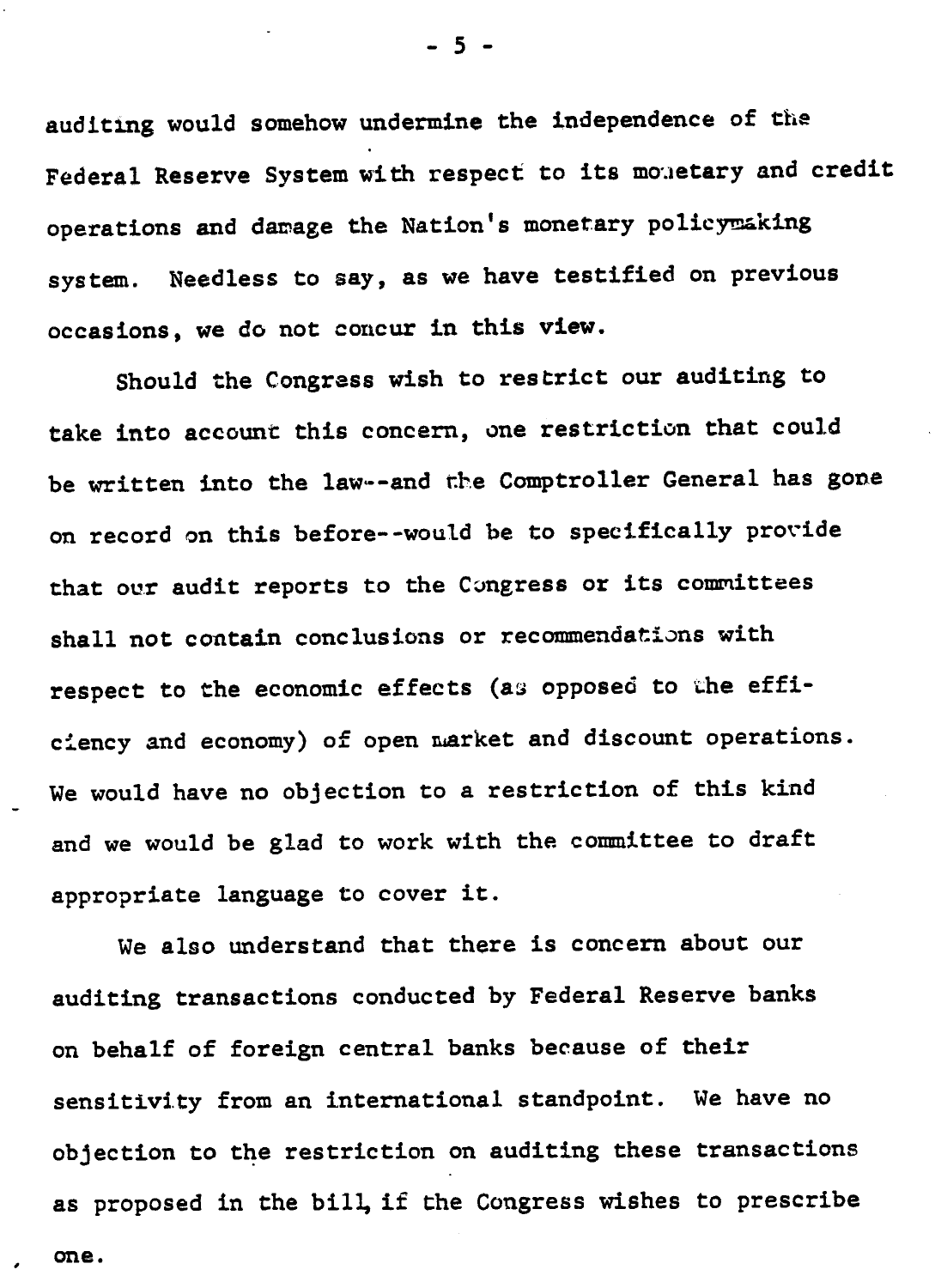# Federal Deposit Insurance Corporation

The General Accounting Office has been authorized for many years to audit the financial transactions of the Federal Deposit Insurance Corporation. This authority is in the Federal Deposit Insurance Act which became law in 1950.

We have had a long-standing disagreement with the FDIC. on the scope of the auditing authorized by this law. Over the years the Corporation took the position that it does not authorize us to review its bank examination activities and records, whereas we have taken the view that we cannot satisfactorily audit the accounts, financial transactions and financial statements of the Corporation without having access to such records.

One result of this disagreement has been that in reporting to the Congress on our audits under the Federal Deposit Insu:ance Act, we have had to describe them as limited co such an extent that we could not say that the Corporation's financial statemeats presented fairly its financial position and results of operations. Our reports also recommended each year that the Congress clarify the law but this has never been done.

In our recently concluded special examination of Federal supervision of commercial banks by the Federal Reserve Board, the Comptroller of the Currency, and the FDIC--made at the

**- 6 -**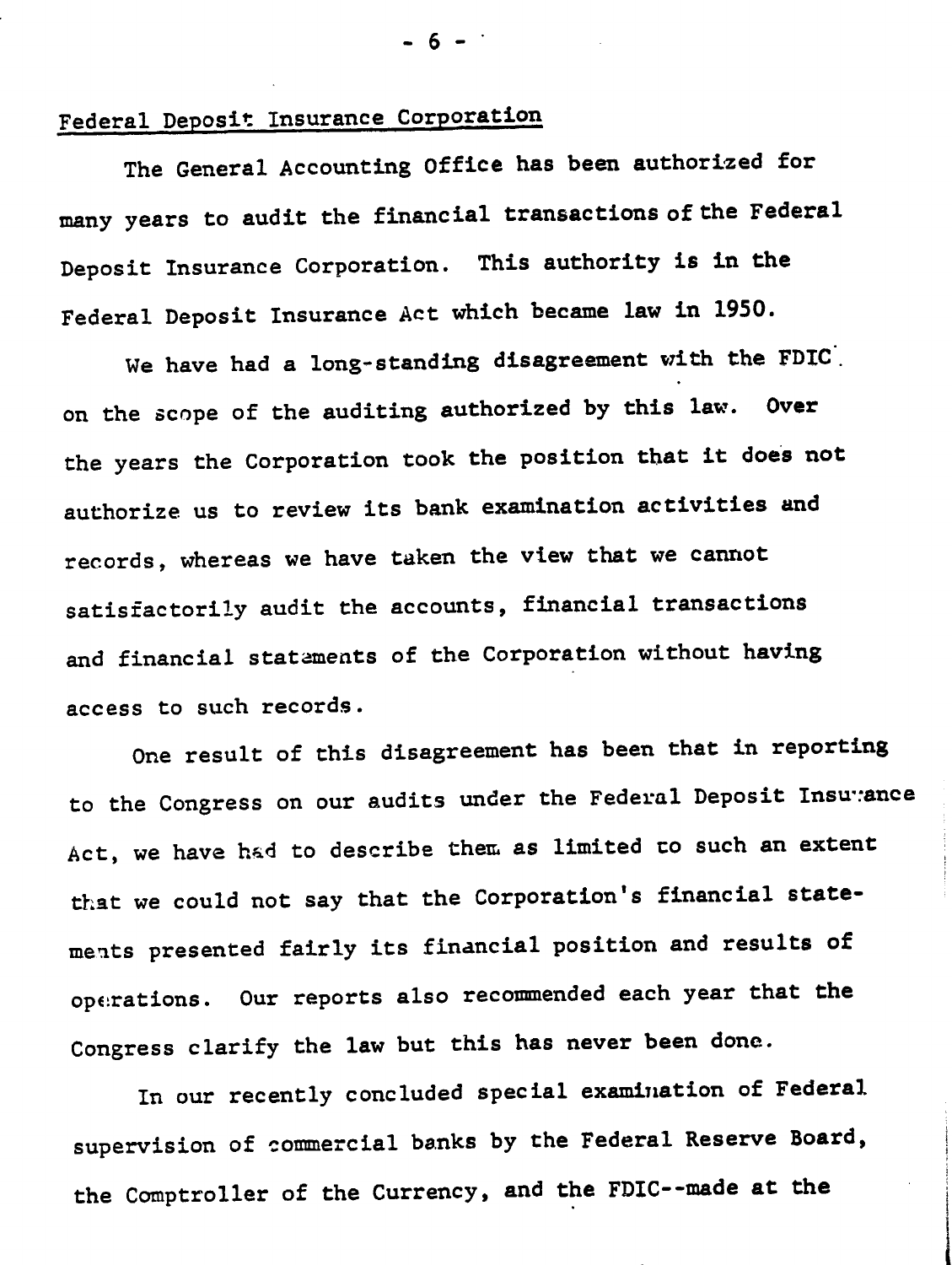request of several congressioral committees including this one--we worked out special arrangements with the three agencies for access to their'bank examination records with agreed upon safeguards to preserve their confidentiality. The experience with this arrangement was such that the Chairman of the FDIC wrote to us recently proposing a 3-year trial period under which their bank examination records would be made available to us in connection with our annual audit of the Corporation's accounts and financial statements in accordance with terms consistent with those agreed upon for the special study last year.

We were very pleased to receive this proposal and we are now trying to work out the details with the Corporation. One problem to be resolved is the fact that we will also need access to examination reports prepared by examiners of :he Federal Reserve System and the Office of the Comptroller of the Currency which are in FDIC's custody.

The arrangement suggested by the FDIC is only temporary and despite how it works out the Corporation could terminate it after three years. We would much prefer that the issue be settled by law and the access to records provisions of H.R. 2176 would do this.

- 7 **-**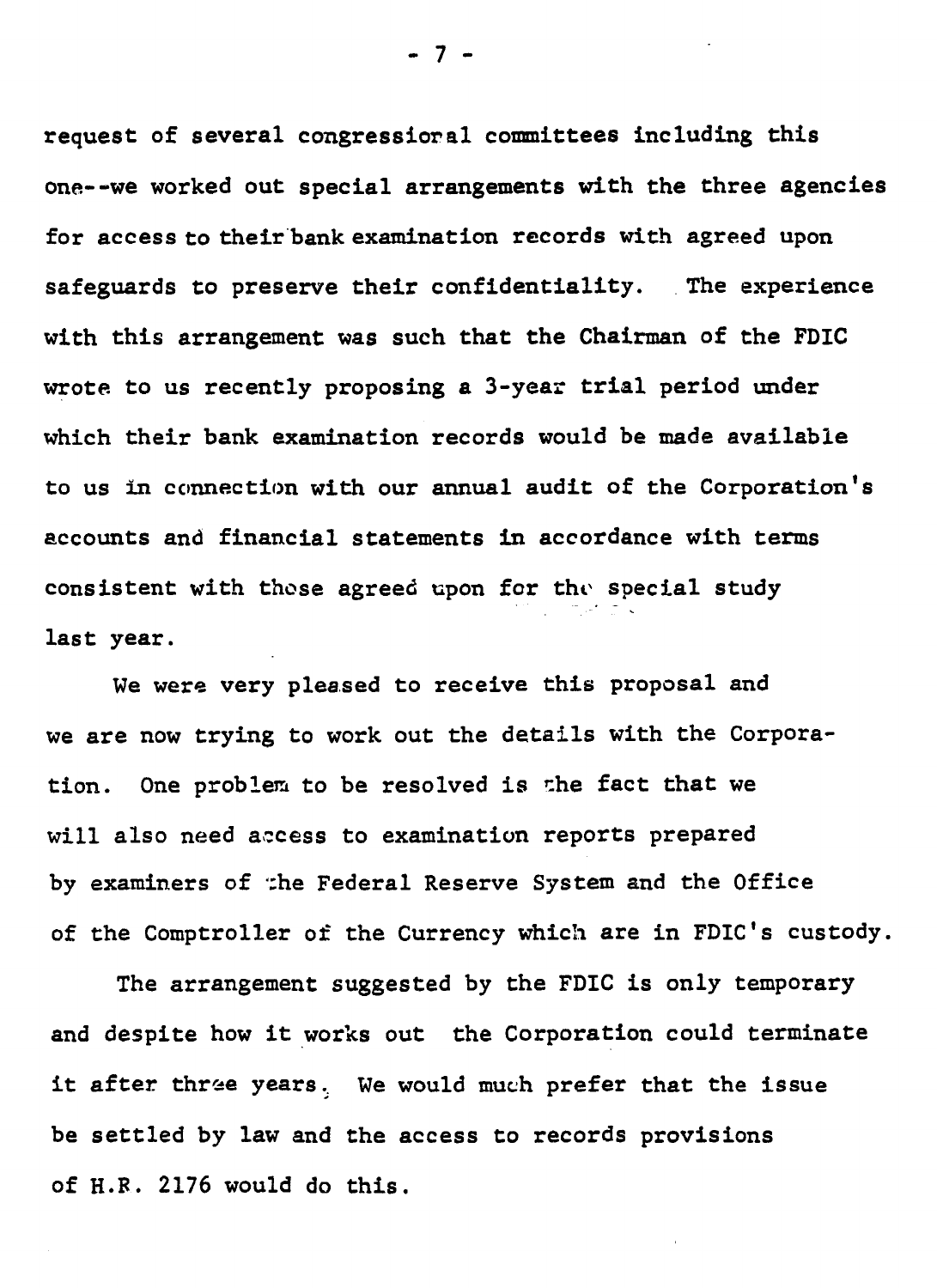#### Office of the Comptroller of the Currency

GAO has never had authority by law to audit the Office of the Comptroller of the Currency which is located in the Treasury Department.

The operations of this agency are financed by assessments levied on the National banks. These funds are not considered Federal funds and therefore GAO's general audit authority over Federal agencies does not extend to this agency.

H.R. 2176 as drafted contains no restrictions on the proposed audit of this ageacy and we therefore have no further comments.

#### Access to Records

H.R. 2176 includes a clear statement of authority for GAO representatives to have access to the records of the three agencies for the purposes of the audits. The provision extends to "reports of examination of banks or bank holding companies from whatever source". This provision is desirable so as to remove any questions as to the audit authority proposed to be granted by the Congress.

In this connection, we do have an amendment to suggest. Section 1906 of Title 18 of the United States Code prohibits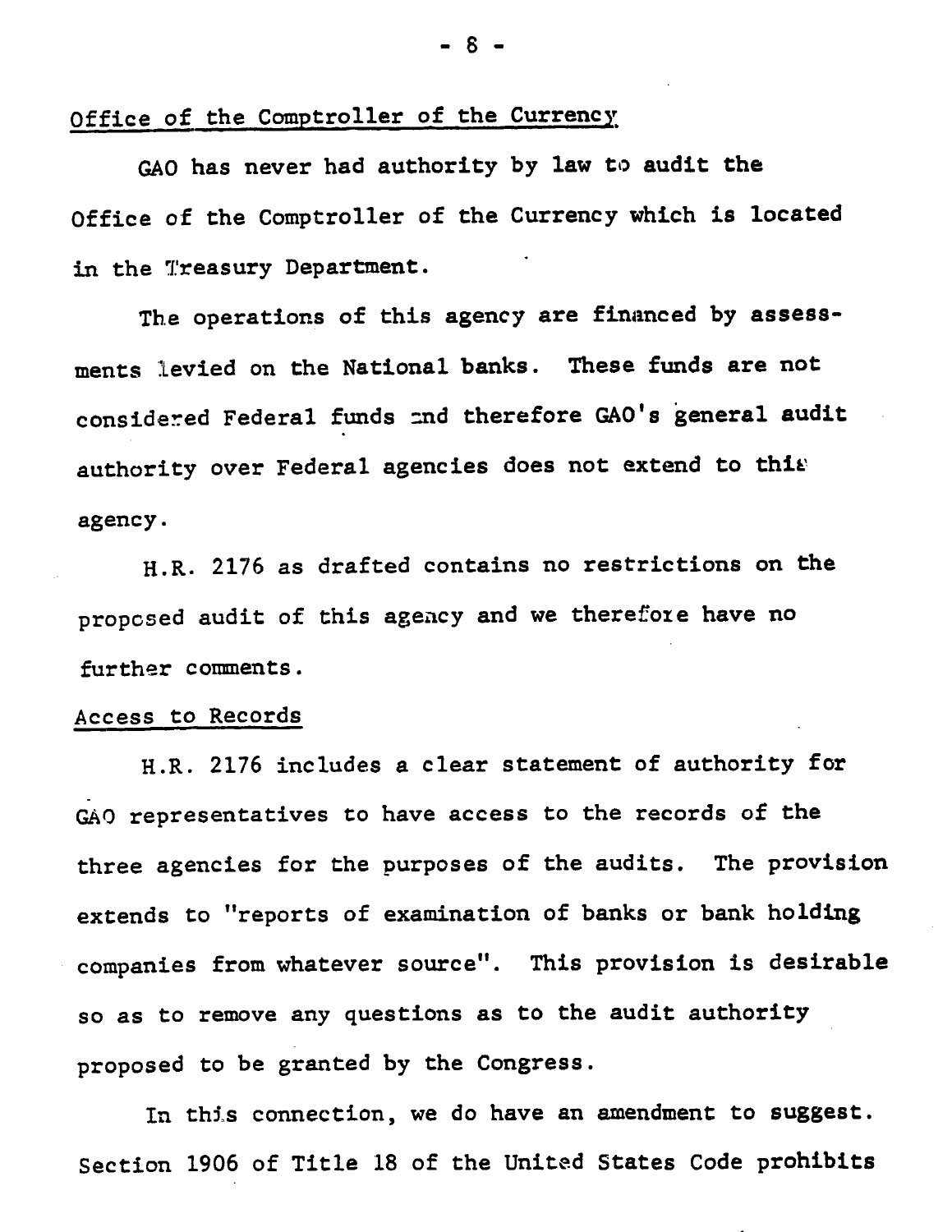bank examiners from disclosing the names of borrowers or the collateral for loans of banks examined by them, without having first obtained express permission of the appropriate bank supervisory agency or the board of directors of the bank. An exception to this criminal provision is made where disclosure is ordered by a court or the Congress. In order to avoid a conflict between 0's proposed right of access to records that might disclose names of Sonrowers or the collateral for loans and the criminal provision prohibiting examiners from disclosing such information without express written consent, we suggest that section 1906 be amended to exclude disclosure to GAO from the scope of the provision.

#### Audit Procedures

H.R. 2176 provides that our audits would be made under such rules and regulations as we would prescribe. The frequency and nature of specific audit work is not specified but is left to our judgment. This is a highly desirable way to write the law.

Under the laws which assign audit authority and responsibility to the General Accounting Office, for most Federal agencies we have the flexibility to determine the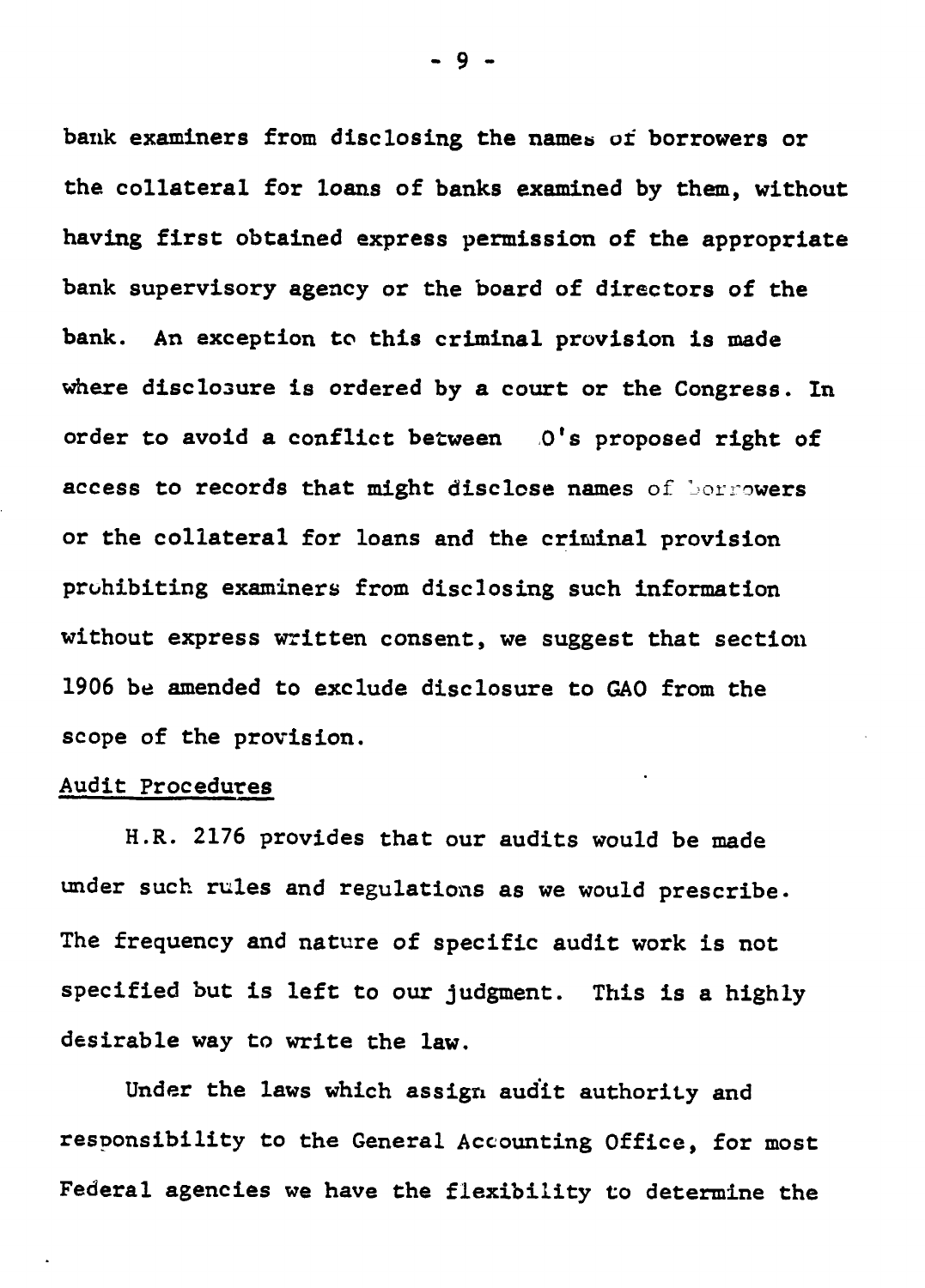frequency as well as the scope of the auditing performed. These judgments are made in the light of congressional interests in specific activities and specific questions or problems as they become known to us and, as the Accounting anc Auditing Act of 1950 already requires, after giving "due regard to generally accepted principles of auditing, including the effectiveness of accounting organizations and systems, internal audit and control, and related administrative practices."

In accordance with our regular policy, any rules or regulations that we would prescribe for auditing these agencies would specifically require our auditors to review and evaluate the nature and effectiveness of the organizations and systems of internal management control of the several entities of the Federal Reserve System, the Office of the Comptroller of the Currency and the FDIC in determining the nature and extent of GAO audit work to be performed. In particular, we would make a comprehensive review of the internal and external auditing already being done. This step is in conformity with generally accepted principles of auditing and is also essential in avoiding unnecessary duplication and expenditure of effort.

 $- 10 -$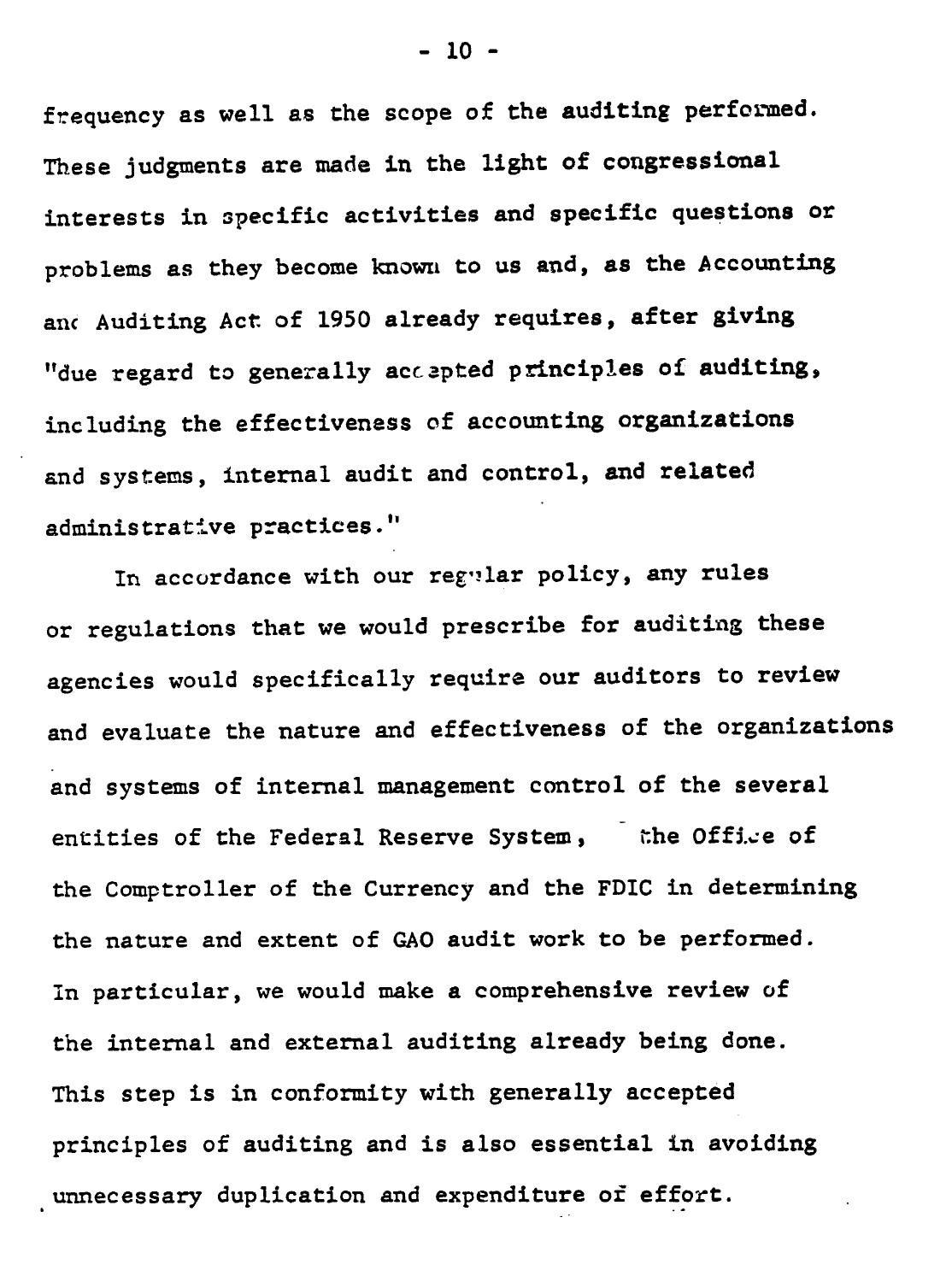The reason for wentioning this point is to recognize that some auditing is now being done within these agencies. In the Federal Reserve System, it is our unoerstanding that--

- A firm of independent certified public accountants makes an annual audit of the accounts of the Board of Governors and submits an opinion on the Board's financial statements which is included in the<br>Roard's annual report to the Congress. This audit Board's annual report to the Congress. does not embrace the Federal Reserve banks and their branches.
- The Board's staff of field examiners examines each Federal Reserve bank and brench once each year--this is a requirement of section 21 of the Federal Reserve Act.
- The annual examination of the Federal Reserve Bank of New York includes an audit of the accounts and holdings relating to the System Open Market Account and the foreign currency operations conducted by the New York bank under policy directives of the Federal Open Market Committee.
- Representatives of a firm of independent certified public accountants accompany the Board's examiners on their examination of one Reserve bank each year, to evaluate the adequacy of the examination procedures.
- Each Reserve bank has internal auditors who work on a year-round basis. Their work programs are reviewed by the Board's examiners.
- $\bullet$  Several teems of operational analysts review the efficiency of operations and controls of each Reserve bank and branch about once every three years.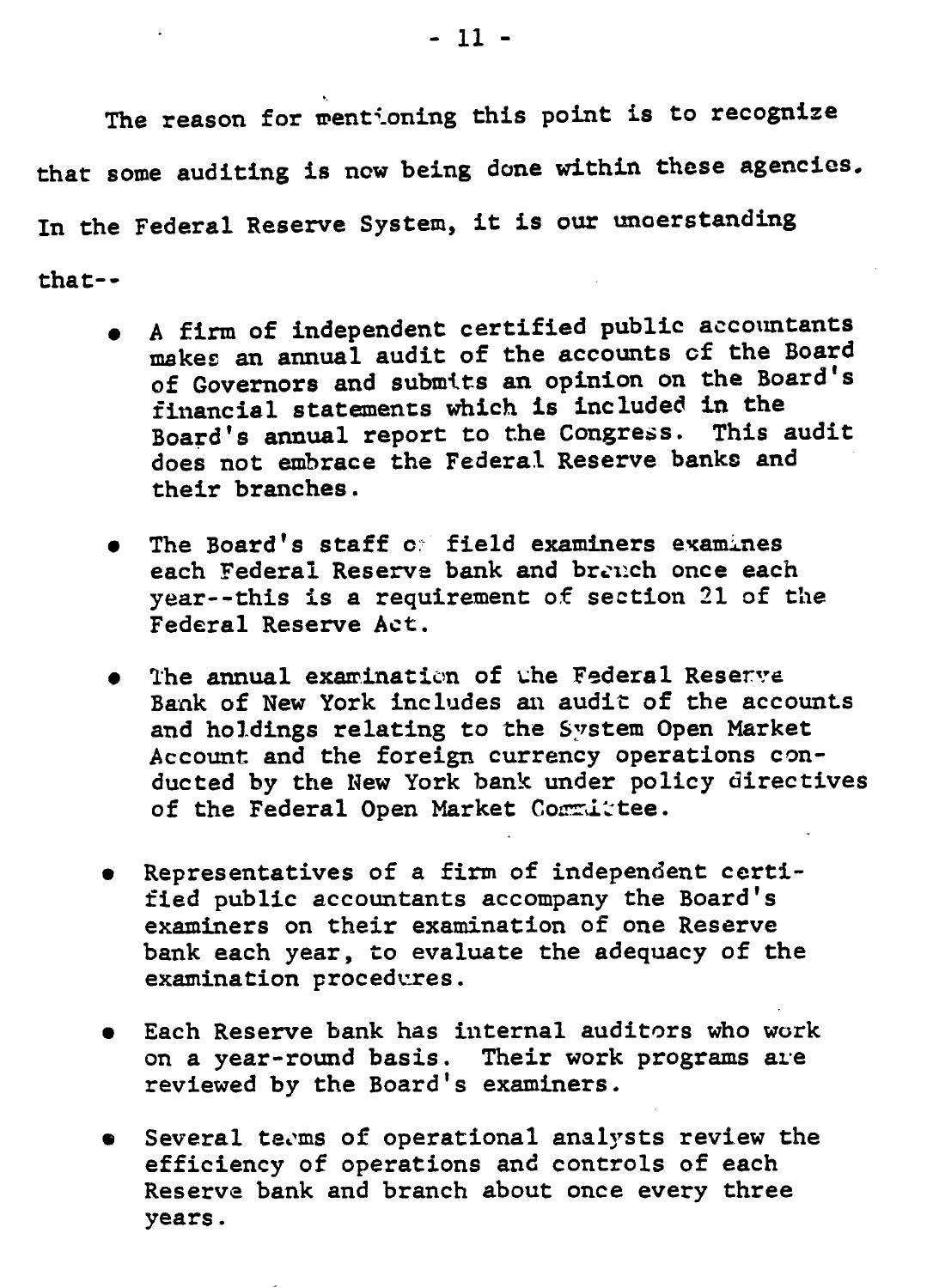Except for the opinion of the CPA firm on the financial statements of the Board of Governors which is included in the Board's annual report, no reports on the auditing being performed within the Federal Reserve System are submitted to the Congress, to our knowledge.

The FDIC and the Office of the Comptroller of the Currency each have internal review systems that would also be reviewed and evaluated in determining the nature and scope of our auditing.

Under our standards for audit of governmental activities, the full scope of an audit should include:

- 1. An examination of financial transactions, accounts, and reports, including an evaluation of compliance with applicable laws and regulations.
- 2. A review of efficiency and economy in the use of resources.
- 3. A review to determine whether desired results are effectively achieved.

Examinations of financial transactions, accounts, and reports and compliance with applicable laws and regulations include performing enough analysis and verification work to arrive at opinions as to whether financial transactions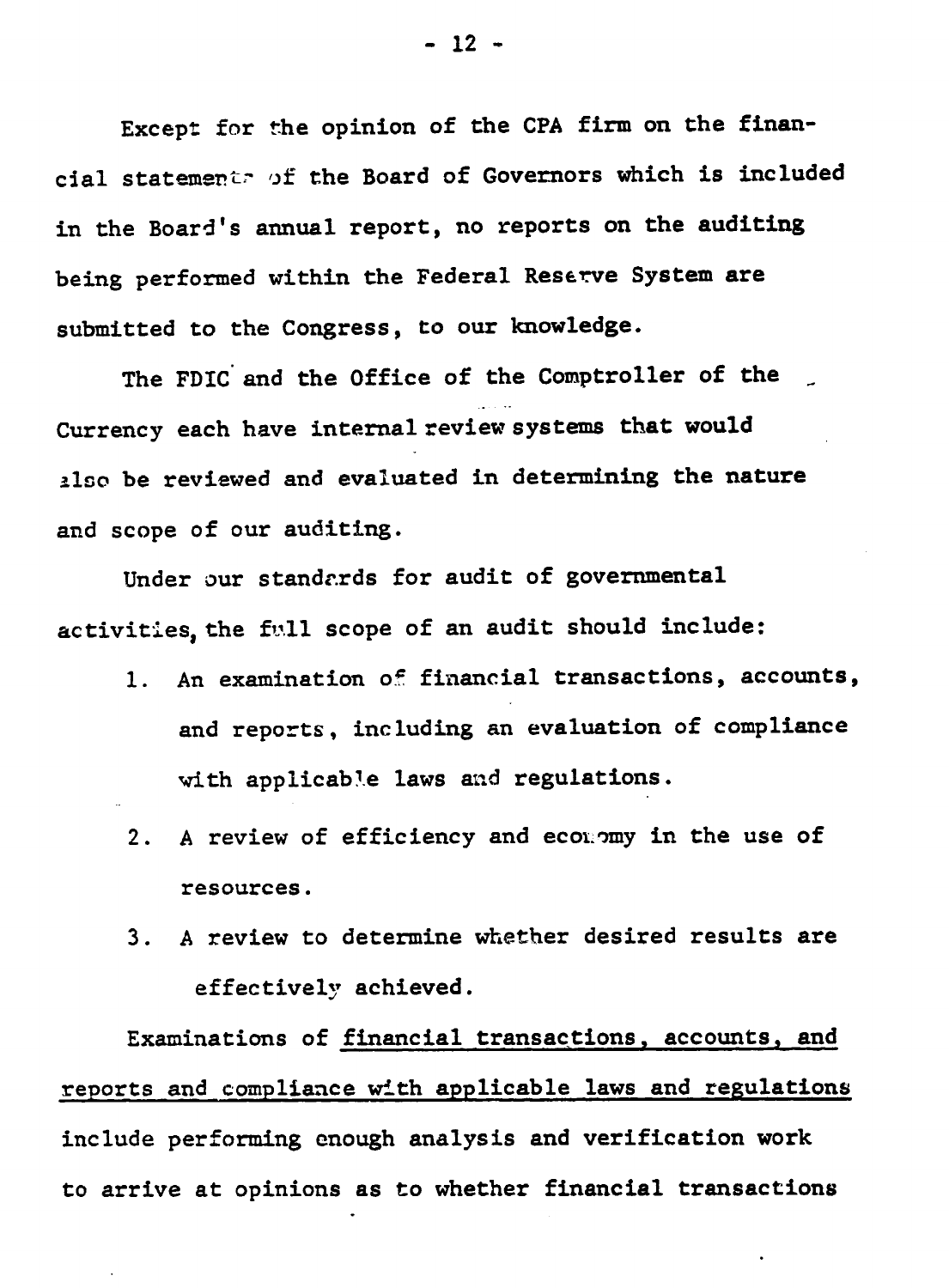are carried out in accordance with applicable legal requirements and are properly accounted for and set forth in financial reports.

In isviewing matters of efficiency and economy, our objective is to find out whether the entities being audited give due consideration to conservation of resources and minimum expenditure of effort in carrying out their operations. We are interested in finding out whether there are unnecessary or inefficient or unjustifiably costly procedures, whether there is unnecessary duplication of effort, whether work is being performed which serves little or no useful purpose, whether equipment is being inefficiently used, whether there is overstaffing, and whether there are faulty buying practices which result in paying unnecessarily high prices or just buying too much.

In carrying out this kind of work, we do not try to arrive at overall opinions as to whether an organization is operating efficiently and economically; but we do try to identify problem areas and propose recommendations for greater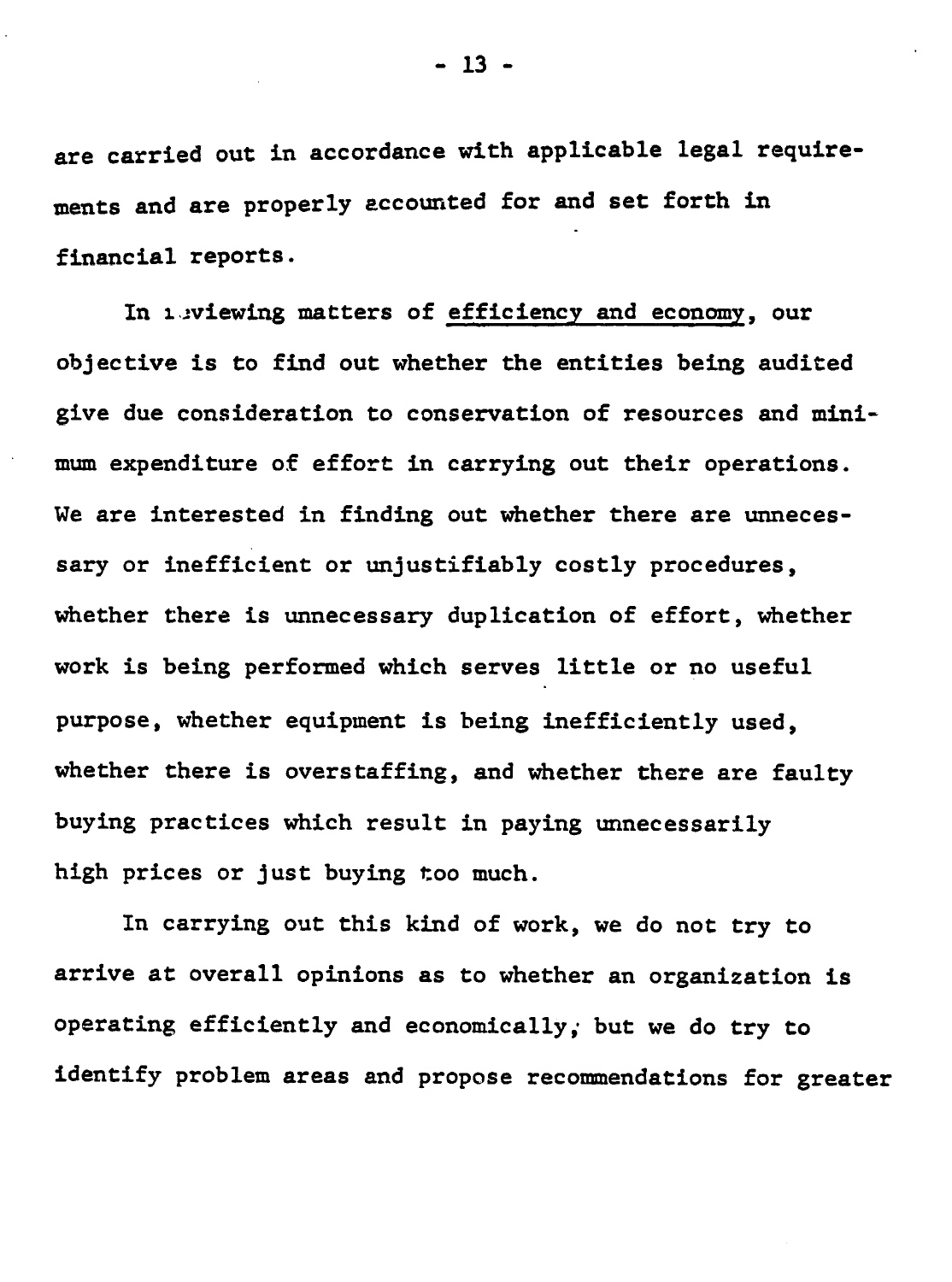efficiency and economy. This kind of audit work also includes analyzing the causes of any inefficient or uneconomical practices which we find as a.basis for proposing recommendations for improvement.

In reviewing the results of authorized programs or activities, our primary purpose is to find out whether the objectives contemplated by the authorizing body or bodies are being achieved. In other agencies of the Federal Government, we have gained a great deal of experience in making such reviews. The Congress has expressed a growing interest in obtaining reports from us on the results of this kind of audit work. The most recent general expression by the Congress on GAO auditing is in the Congressional Budget and Impoundment Control Act of 1974. This act provides that we shall review and evaluate the results of Government programs and activities carried on under existing law. These reviews may be made on our initiative, when ordered by either House of Congress, or when requested by any congressional committee having jurisdiction over the programs or activities.

As stated earlier, we would be agreeable to having a restriction included in this bill that we would not include in our audit reports conclusions or recommendations with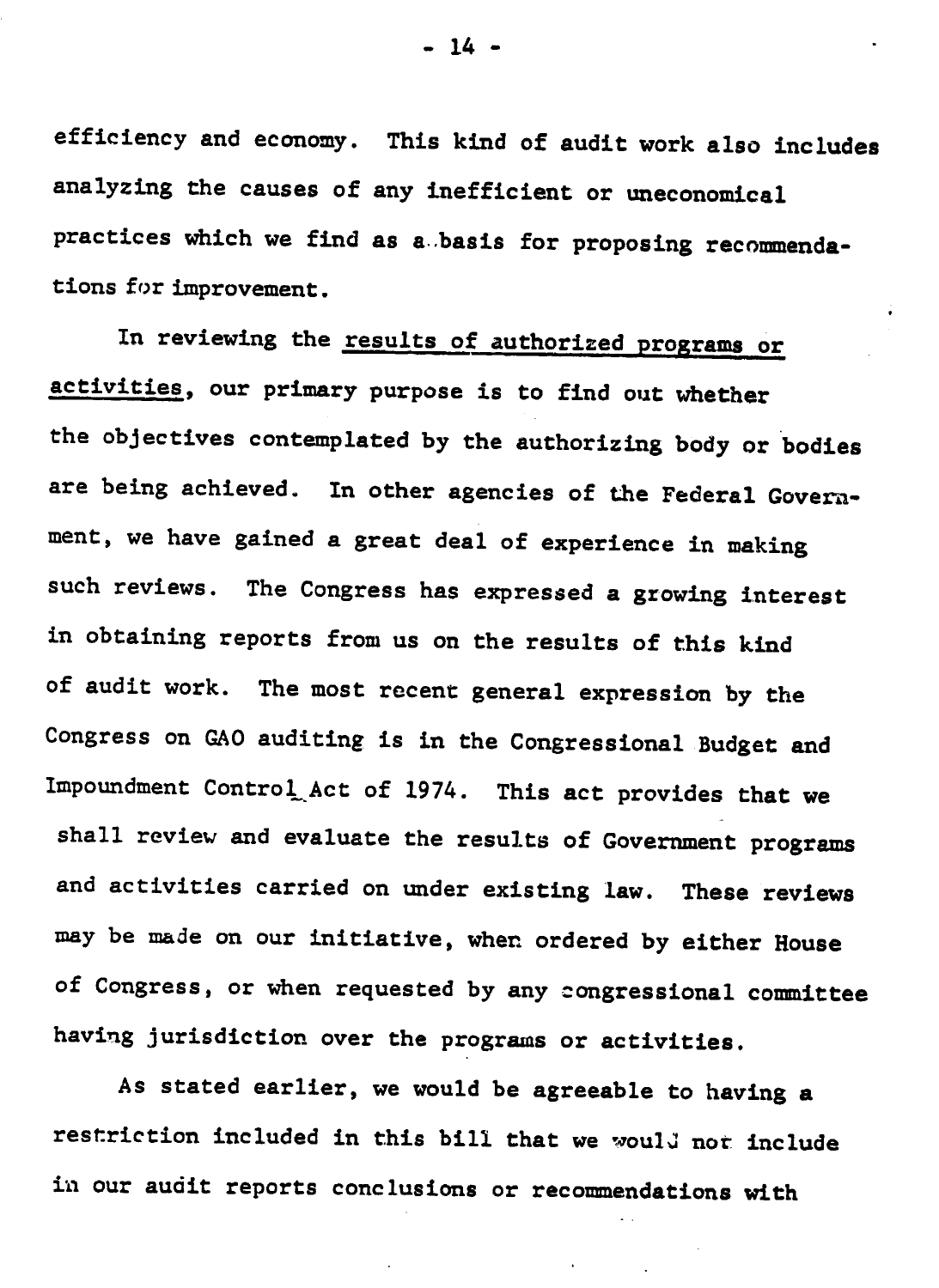respect to the economic effects (as opposed to efficiency and economy) of the open market and discount operations of the Federal Reserve System. However, there are numerous other functions and activities of the Federal Reserve System on which evaluations of results achieved or effectiveness of operations could be made as a part of our audits. Some examples of these functions are listed in Attachment I to this statement. Personnel Employment Authorization

H.R. 2176 proposes to give us additional authority to hire people either permanently or temporarily to enable us to carry out the required audits. We have considered this provision and concluded that, particularly in the light of the special hiring authority contained in the General Accounting Office Act of 1974, no additional authorization is needed in this bill.

This concludes our statement, Mr. Chairman. We will be pleased to respond to the committee's questions.